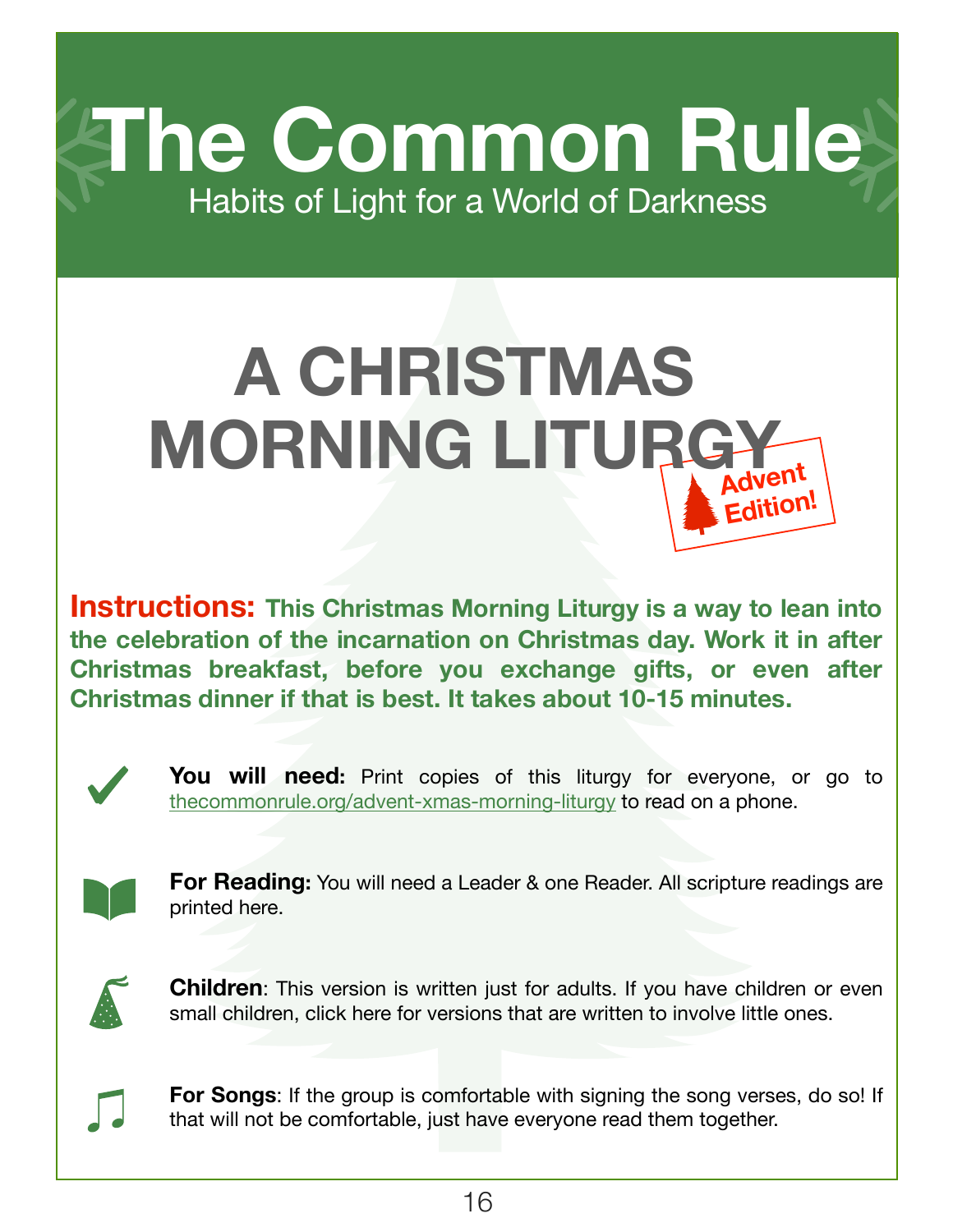

**Leader**: Merry Christmas!

**People**: Merry Christmas!

Leader: It was a real morning, with real people, with real bodies, like the ones sitting in this room, when a baby was born. This is how it happened:

**Reader**: *In those days a decree went out from Caesar Augustus that all the world should be registered. Joseph also went up from Galilee to Bethlehem to be registered with Mary, his betrothed, who was with child. And while they were there, the time came for her to give birth. And she gave birth to her firstborn son and wrapped him in swaddling cloths and laid him in a manger, because there was no place for them in the inn.* 

**Leader**: This is why we sing:

**All Sing (or Read)**: *Away in a manger no crib for a bed. The little Lord Jesus laid down his sweet head. The stars in the sky looked down where he lay. The little Lord Jesus asleep on the hay.* 

**Reader**: *And in the same region there were shepherds out in the field, keeping watch over their flock by night. And an angel of the Lord appeared to them, and the glory of the Lord shone around them, and they were filled with great fear. And the angel said to them, "Fear not, for behold, I bring you good news of great joy that will be for all the people. For unto you is born this day in the city of David a Savior, who is Christ the Lord. And this will be a sign for you: you will find a baby wrapped*  in swaddling cloths and lying in a manger." And suddenly there was with the angel a multitude of *the heavenly host praising God and saying, "Glory to God in the highest, and on earth peace among those with whom he is pleased!" When the angels went away from them into heaven, the shepherds said to one another, "Let us go over to Bethlehem and see this thing that has happened, which the Lord has made known to us." And they went with haste and found Mary and Joseph, and the baby lying in a manger. And when they saw it, they made known the saying that had been told them concerning this child. And all who heard it wondered at what the shepherds told them.*

**Leader**: Can you believe it? A baby and a star. Fire and song. This is when the world was forever changed. It's this baby, who will save us from our sins. Can you believe it?

**People**: We believe it!

**Leader**: This is why we sing:

**All Sing (or Read)**: *Angels we have heard on high Sweetly singing o'er the plains*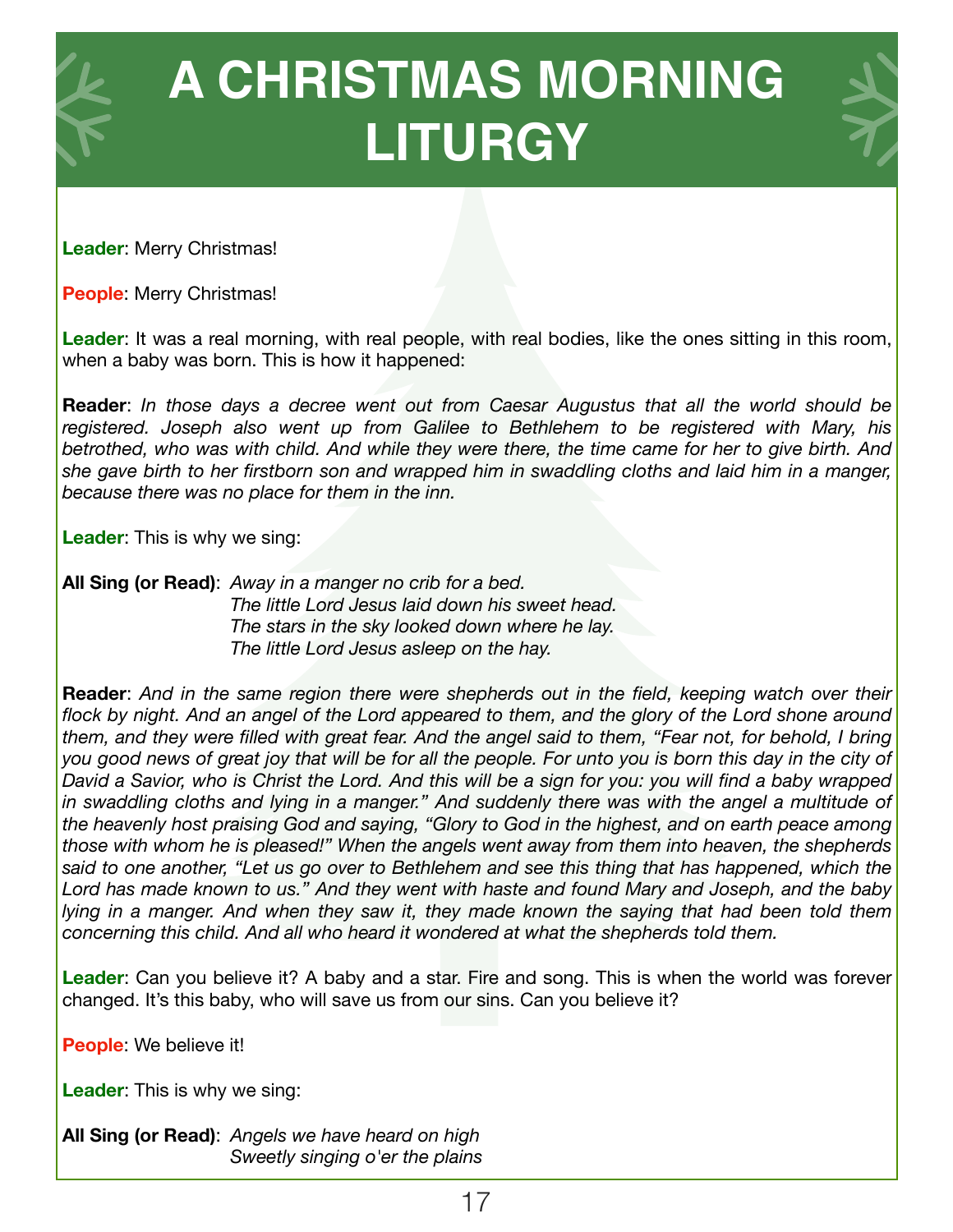*And the mountains in reply Echoing their joyous strains* 

 *Gloria, in excelsis Deo Gloria, in excelsis Deo* 

**Leader**: But still there is more! This baby grew up. He became a boy who became a man who became a teacher. When he spoke - people were amazed! Listen to the kinds of things he said. He said that, because of him, we could finally be reconciled to God:

*Reader: Let not your hearts be troubled. Believe in God; believe also in me. I am the way, and the truth, and the life. No one comes to the Father except through me.* 

**Leader**: He said that, because of him, the vulnerable would finally be protected:

**Reader**: *The Spirit of the Lord is upon me, because he has anointed me to proclaim good news to the poor. He has sent me to proclaim liberty to the captives and recovering of sight to the blind, to set at liberty those who are oppressed, to proclaim the year of the Lord's favor.* 

**Leader**: He said that, because of him, we can all finally rest:

*Reader: Come to me, all who labor and are heavy laden, and I will give you rest. For my yoke is easy, and my burden is light.* 

**Leader**: Are you tired?

**People**: We are.

**Leader**: Then rest in Jesus. This is why we sing:

**All Sing (or Read):** *Come, thou long expected Jesus, born to set thy people free; from our fears and sins release us, let us find our rest in thee. Israel's strength and consolation, hope of all the earth thou art; dear desire of every nation, joy of every longing heart.* 

**Leader:** Hear now the good news of this baby that was born: He was not just born, but he lived. And he did not just live, but he died. And he did not just die but he rose again. And he did not just rise again, but he will come again. To set all things right.

**People**: Let it be so!

**Leader**: Now, because of him, all that we've done and all that we've failed to do; all the good things and all the bad things, now they all fade away in the bright shadow of the love of Jesus the resurrected Son of God.

**People:** May we live in that light!

**Leader**: And when he comes again all people will beat their spears into plowshares. Melt their guns into spoons for food. Chains will break. War will be no more.